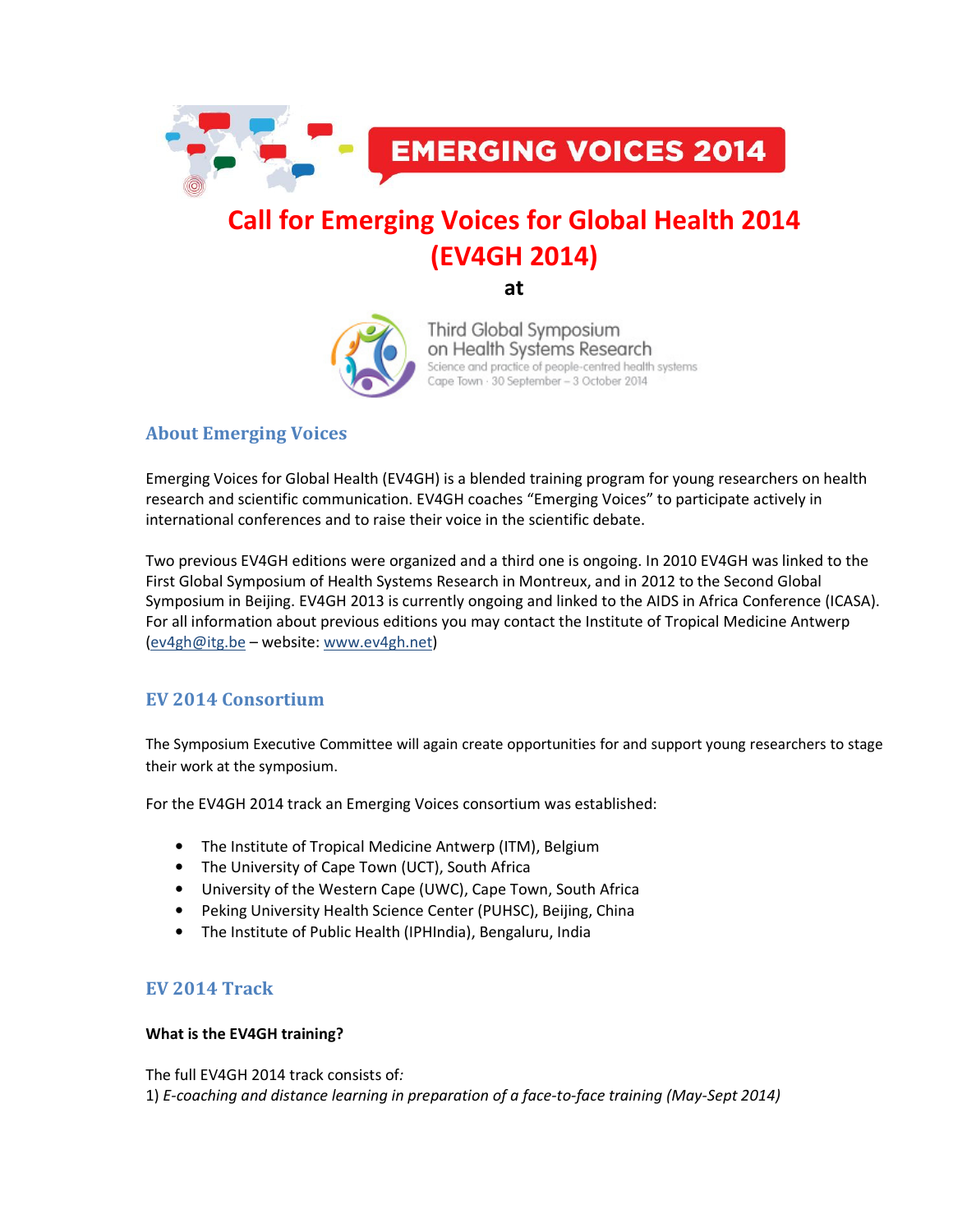2) Face-to-face training: scientific presentation and communication skills coaching using innovative formats, and content training (Cape Town, 15 Sept -5 Oct 2014)

3) Young researchers pre-conference (Cape Town, 27-28 Sept 2014)

4) Participation in the Third Global Symposium on Health Systems Research (Cape Town, 30 Sept-3Oct 2014)

5) Wrap-up, towards publication, and field visits to the South African health system (Cape Town, 4-5 Oct 2014)

6) Distance coaching towards a publication in the scientific literature.

## Timeline EV 2014



# Objectives EV 2014

- To facilitate participation of young health professionals and researchers in a public conference;
- To introduce young health professionals and researchers to the South-African health system;
- To introduce and advance young health professionals and researchers' content knowledge about global health governance, health systems research and other related topics;
- To enhance young health professionals and researchers' writing and presentation skills towards publication (peer-reviewed publications, social media, blogs…) presentation
- To involve Alumni Emerging Voices in capacity building and national and international partnerships.

# Expected Outcome EV 2014

Expected outputs for each Emerging Voice participant:

- Poster presentation
- Oral presentation during pre-conference (in an innovative format)
- Active participation to Third Global Symposium on HSR
- Video of your oral presentation (Camtasia or alternative)
- Publication (within 1 year after F2F Training)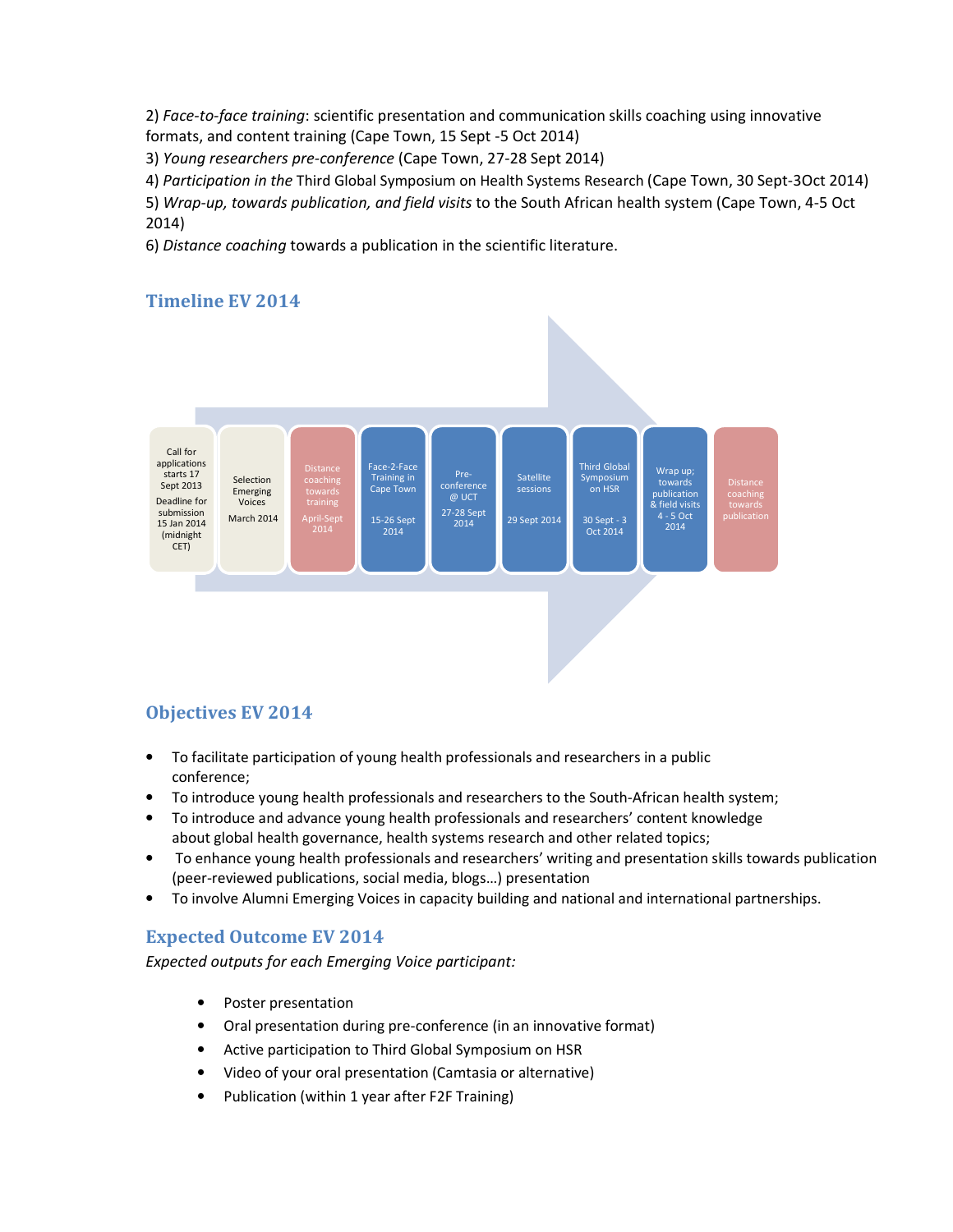# Applications EV 2014

Who can apply? We are looking for young researchers, health professionals, decision or policy-makers or practitioners born on or after 1 January 1974.

The suitable applicant must have at least one of the following:

- A Master's degree in health or a health-related field
- Be enrolled in a doctoral-level programme in health or a health-related field
- At least two year work or research experience in public health or development
- Two references

EV4GH is in English. Participants thus need a fair command of English to participate.

If you fit this profile and you can participate in the EV training including a full three week period in Cape Town from 15 September until 5 October 2014, you are invited to apply.

#### How to apply

A full application consists of 2 steps:

**D** Step 1: Application via submission of an Abstract (Title of maximum 25 words + an abstract of maximum 300 words) through the Symposium website (http://hsr2014.healthsystemsresearch.org/abstractsubmission-third-global-symposium-on-health-systems-research-2014-cape-town)

**E Step 2: send a mail to ev4gh@itg.be containing 3 attachments** (15 January 2014, midnight CET):

51) the abstract you submitted to the symposium (check

http://hsr2014.healthsystemsresearch.org/sites/default/files/Submission-Guidelines.pdf for more info on abstract requirements);

(2) a short  $CV$  (maximum an A4 page);

(3) a well-elaborated motivation letter explaining why you want to participate to EV4GH 2014 training. The motivation letter is crucial and must argue convincingly why you are an excellent Emerging Voice candidate. Include 2 references (name, contact details).

The mail to ev4gh@itg.be should contain "EV2014application\_the number of your building block followed by the letter corresponding to your research topic" (see themes below e.g.: you want to apply for novel strategies around health equity: "EV2014application\_1C") as subject line and 3 documents (abstract, CV & motivation letter) as 3 e-mail attachments named respectively:

given name\_surname\_abstract.pdf;

given name\_surname\_cv.pdf;

given name\_surname\_letter.pdf.

All the above should be completed at the latest by 15 January 2014 (midnight CET). A full application consists of completion of both steps.

## Travel grants:

A limited number of travel grants can be awarded to Emerging Voices who lack sufficient financial means for participation. There will be some full grants, and also partial grants. Please indicate in your motivation letter whether you would need a grant and which other possible (partial) funding you can explore if selected.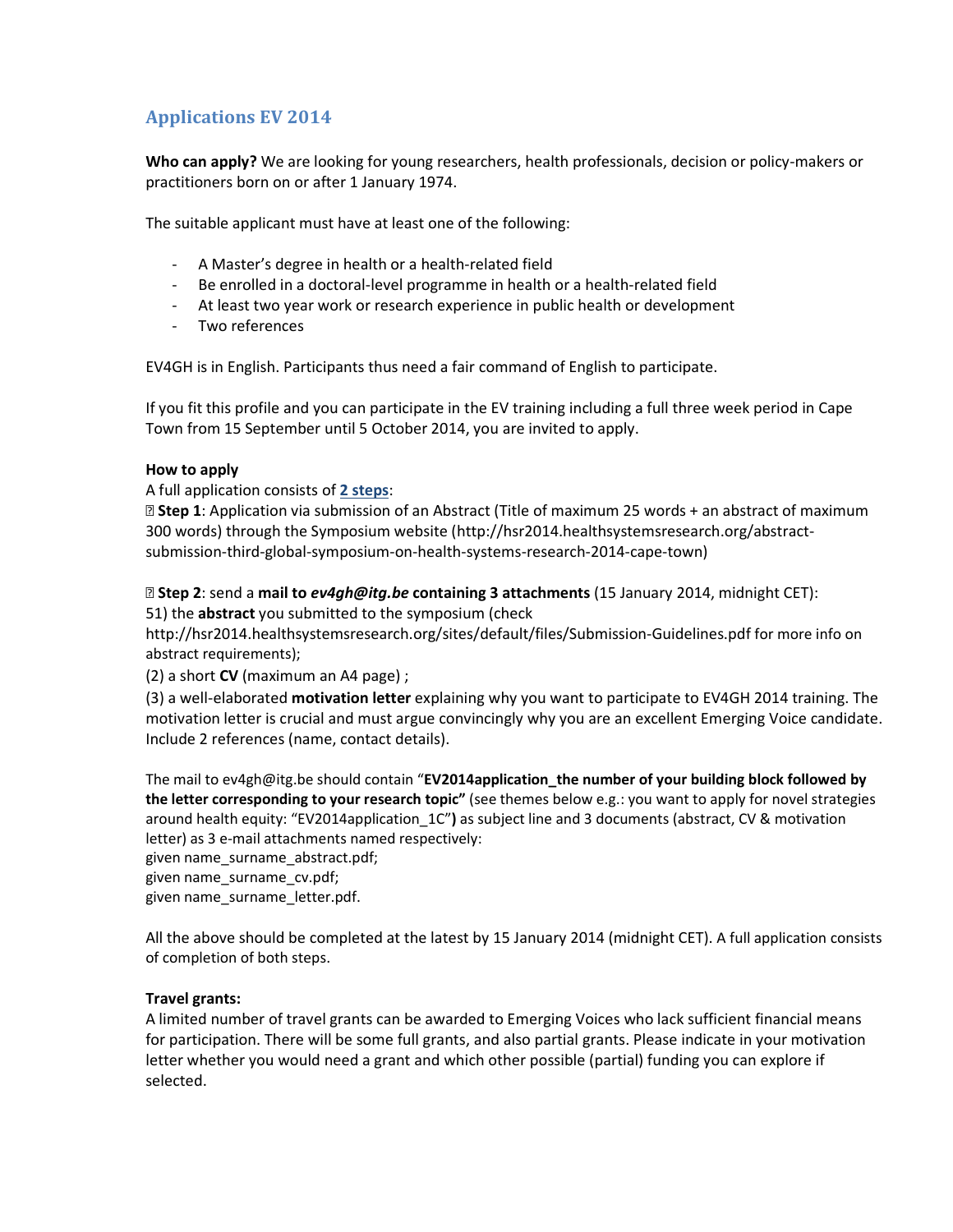#### Themes:

Share your experience around one of four health systems research field-building dimensions:

- 1. cutting-edge research around the dimension of people-centred health systems and how to strengthen them to promote greater responsiveness, better health, human rights and social justice
- 2. innovative research approaches and measures for generating systematic and rigorous knowledge of, and engaging people in action towards, people-centred health systems
- 3. novel strategies for developing the capacities needed to conduct people-centred health policy and systems research, covering formal teaching programmes and broader capacity-development initiatives
- 4. original experience of learning communities and knowledge translation platforms engaged in strengthening health systems.

Within the dimension of "cutting-edge research", those submitting abstracts will also be required to categorize their submission according to the research topic to which it is primarily related, choosing from:

#### A. Governance, accountability and participation

for example:

- Approaches to democratizing decision-making and supporting social accountability
- Reforming information systems to support participatory decision-making processes
- Re-visioning the role of the district in plural, people-centred health systems

#### B. Community-based health systems

for example:

- The effectiveness of alternative approaches to strengthen community-based services, including community health worker programmes
- Experiences of local inter-sectoral action for health

#### C. Health equity and rights

for example:

- The role of rights, justice and equity in health-system organization and performance
- Assessing health system responsiveness to people's needs and rights
- The political economy of health systems

### D. Strengthening quality of care

for example:

- Evaluating quality-improvement processes and strategies
- Improving access to essential medicines and technologies
- Addressing patient safety through patient-provider partnerships

#### E. Recognizing providers as people

for example:

- The factors driving migration globally and locally
- Evaluation of strategies for improving health-worker motivation and retention
- Understanding dual practice, informal charges and health-worker coping strategies
- Improving human resource management processes

#### F. Complexity science and people-centred systems

for example:

- Addressing the significance of culture, values, power and relationships over health-system performance
- Influences over decision-making in agenda setting, policy formulation and policy implementation